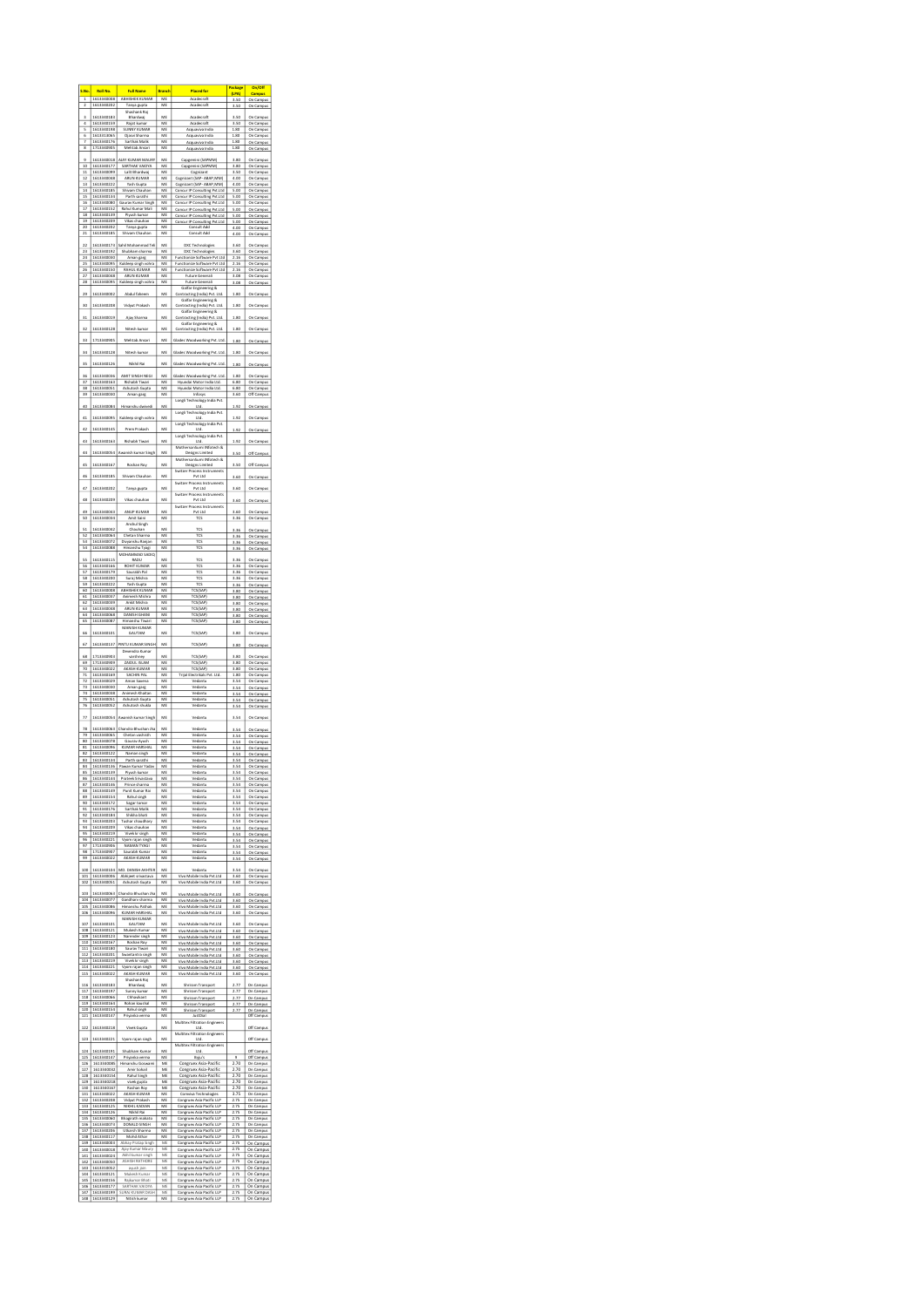| S.No.          | <b>Roll No.</b>         | <b>Name</b>                      | <b>Branch</b> | <b>Placed for</b>                | Package(LPA)   | <b>On/Off Campus</b> |
|----------------|-------------------------|----------------------------------|---------------|----------------------------------|----------------|----------------------|
| $\mathbf{1}$   | 1713340011 Aditya Singh |                                  | ME            | Capgemini                        | 3.8            | On Campus            |
| $\overline{2}$ |                         | 1713340047 Himanshu Shukla       | ME            | Capgemini                        | 3.8            | On Campus            |
| 3              |                         | 1713340069 Mohd Shakir Khan      | ME            | Capgemini                        | 3.8            | On Campus            |
| 4              |                         | 1713340141 Zeeshan Ahmad         | ME            | Capgemini                        | 3.8            | On Campus            |
| 5              |                         | 1713340089 Priyanshu Ruhela      | ME            | Congruex Asia-Pacific            | 2.75           | On Campus            |
| 6              |                         | 1713340075 Nabeel Ahmed Ansari   | ME            | Congruex Asia-Pacific            | 2.75           | On Campus            |
| 7              |                         | 1713340085 Pranay Rudra Paul     | ME            | Congruex Asia-Pacific            | 2.75           | On Campus            |
| 8              |                         | 1713340068 Mohd Altaf Khan       | ME            | Congruex Asia-Pacific            | 2.75           | On Campus            |
| 9              | 1713340041 Faaiz Ansari |                                  | ME            | Cognizant                        | 4              | On Campus            |
| 10             |                         | 1713340042 Gauray Gautam         | ME            | Cognizant                        | 4              | On Campus            |
| 11             |                         | 1713340075 Nabeel Ahmed Ansari   | ME            | Cognizant                        | 4              | On Campus            |
| 12             | 1713340041 Faaiz Ansari |                                  | ME            | Ninja                            | 3.36           | On Campus            |
| 13             |                         | 1713340075 Nabeel Ahmed Ansari   | ME            | Ninja                            | 3.36           | On Campus            |
| 14             |                         | 1813340917 Prashant Mehra        | ME            | <b>Positive Plastics</b>         | 2.15           | On Campus            |
| 15             |                         | 1713340117 Shubham Baghel        | ME            | <b>Positive Plastics</b>         | 2.15           | On Campus            |
| 16             | 1713340052 Kartik Ray   |                                  | ME            | Air Flow Pvt. Ltd.               | $\mathbf 2$    | On Campus            |
| 17             |                         | 1713340072 Mohit Kr Barnwal      | ME            | Air Flow Pvt. Ltd.               | $\overline{2}$ | On Campus            |
| 18             |                         | 1713340105 Santanu Rudra Paul    | ME            | Air Flow Pvt. Ltd.               | $\overline{2}$ | On Campus            |
| 19             |                         | 1713340001 Aamir Khan Saifi      | ME            | <b>Square Yards</b>              | 4              | On Campus            |
| 20             |                         | 1713340003 Abhijeet Singh        | ME            | Square Yards                     | 4              | On Campus            |
| 21             |                         | 1713340006 Abhishek Singh        | ME            | <b>Square Yards</b>              | 4              | On Campus            |
| 22             |                         | 1713340031 Avaneet Pandey        | ME            | Square Yards                     | 4              | On Campus            |
| 23             |                         | 1713340055 Kundan Choudhary      | ME            | Square Yards                     | 4              | On Campus            |
| 24             |                         | 1713340064 Mehul Sharma          | ME            | Square Yards                     | $\overline{4}$ | On Campus            |
| 25             | 1713340136 Vikash Singh |                                  | ME            | Square Yards                     | 4              | On Campus            |
| 26             |                         | 1713340107 Saurabh Sharma        | ME            | Lido Quality Tutorials Pvt. Ltd. | 4              | On Campus            |
| 27             | 1813340901 Aakash       |                                  | ME            | TalentServe(Intern)              | 1.20           | On Campus            |
| 28             |                         | 1713340002 Aarthik Suneja        | ME            | TalentServe(Intern)              | 1.20           | On Campus            |
| 29             | 1713340026 Arjun Kumar  |                                  | ME            | TalentServe(Intern)              | 1.20           | On Campus            |
| 30             |                         | 1713340046 Himanshu Rai          | ME            | TalentServe(Intern)              | 1.20           | On Campus            |
| 31             | 1713340106 Sarthak      |                                  | ME            | TalentServe(Intern)              | 1.2            | On Campus            |
| 32             | 1813340901 Aakash       |                                  | ME            | Dynatech Controls Pvt. Ltd.      | 1.52           | On Campus            |
| 33             | 1713340026 Arjun Kumar  |                                  | ME            | VIVO Mobile India                | 4              | On Campus            |
| 34             |                         | 1713340045 Himanshu Pathak       | ME            | VIVO Mobiles India               | 4              | On Campus            |
| 35             |                         | 1813340917 Prashant Mehra        | ME            | VIVO Mobiles India               | 4              | On Campus            |
| 36             |                         | 1713340028 Ashutosh Dhar Dwivedi | ME            | Clearpack Group                  | 1.92           | On Campus            |
| 37             |                         | 1713340003 Abhijeet Singh        | ME            | Congruex Asia-Pacific            | 2.7            | On Campus            |
| 38             |                         | 1713340046 Himanshu Rai          | ME            | Congruex Asia-Pacific            | 2.7            | On Campus            |
| 39             |                         | 1713340072 Mohit Barnwal         | ME            | Congruex Asia-Pacific            | 2.7            | On Campus            |
| 40             | 1713340052 Kartik Ray   |                                  | ME            | Congruex Asia-Pacific            | 2.7            | On Campus            |
| 41             |                         | 1813340904 Abhishek Sharma       | ME            | BYJU'S                           | 10             | On Campus            |